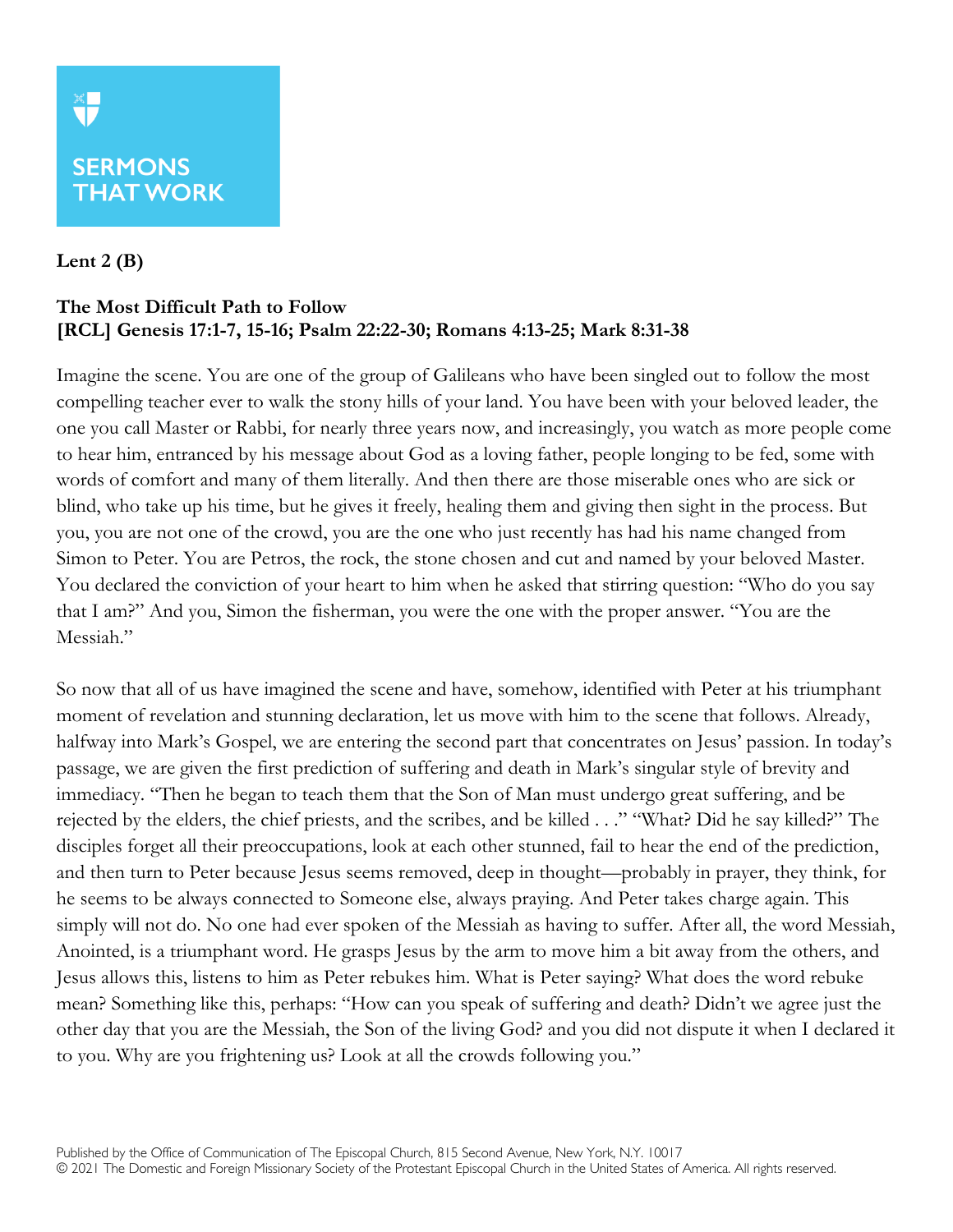Jesus does not answer him immediately. He pulls away from Peter and turns to look at his disciples, these people he has loved and taught for so many months, the ones on whom he has pinned his hopes that the vision of the kingdom that has set him on fire will do the same for them and that they will continue his mission. He sees that they are stunned and frightened, but mostly confused. He knows that he has the power to change his own course and to comfort them. He remembers his forty days in the wilderness, Satan tempting him with power. *Look, if you align with me all these kingdoms will be yours. Just say the word. Forget the one who is pulling you to himself, always to himself, forget your father*. Jesus addresses Peter, but his eyes are on all his faithful disciples, for they all matter. If they don't understand, no one will. "Get behind me, Satan!" he cries out again as he did in the wilderness, directly to Peter, reversing what he had told him in their previous encounter. Now his meaning is just as clear: "Peter, you are thinking of all this in human terms. You are thinking of human power and armies and wealth, and even of violence. But the ways of God are different. Don't you know this? Haven't I spoken to you about God's kingdom?" He sees Peter's anger and then confusion and immediately his great sadness. And he knows that his dear disciple will go through much agony of spirit and grief before he understands. Now he must teach all of them once again, he must make them understand the values of the kingdom.

His first words are terrible. Do you want to follow me? It will not be easy. I am not promising you power or wealth or importance. First, you recognize that God is the center of your existence, not you, yourself. "Take up your cross," he tells them, "and follow me."

In our days, this command is used profanely. "I too have my cross to bear," someone says of a simple annoyance, and we who have been confronted by the gospel cringe. But in that day, Jesus' listeners knew what the sentence meant in all its horror. The condemned had to carry their own means of the most horrid death to their crucifixion. This was an awful saying to the ears who first heard it. They knew the reality of Roman cruelty. Later they would come to recognize their teacher's words more fully: "If you can recognize your own self-centeredness and then discard it, you may follow me. If you understand that the life I call you to lead may cause your own death, you may follow me."

They quickly learned what we are invited to learn every day. The life we are called to live as Christfollowers is filled with paradox. We gain by losing. We are saved by dying to self. The first become last. The last, the despised, become first. This is no happiness gospel. This is no prosperity gospel. We are not called to make millions while others go hungry. We are not called to live in mansions when others have nowhere to lay their heads.

The gospel of Christ is not casual. It is not reserved for those who say the right words while their lives speak of prestige and power. The beautiful psalm appointed for today was composed by someone who understood this kind of justice that lives in the heart of the Creator.

> "For he does not despise nor abhor the poor in their poverty; neither does he hide his face from them; but when they cry to him he hears them."